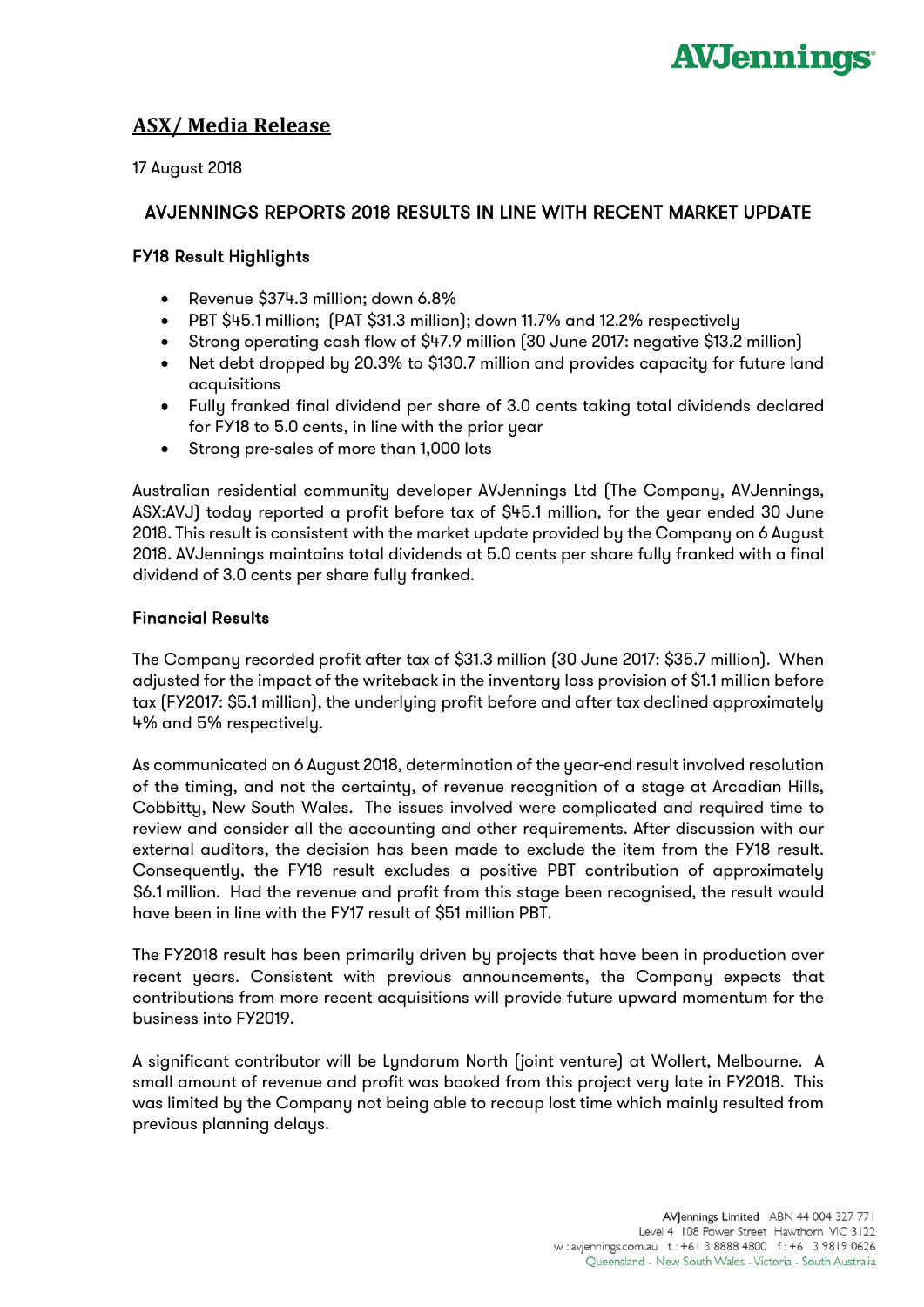At 30 June 2018, there were 396 contracts on hand for this project which have not been realised as FY18 revenue or profit. Settlements on these lots are due to commence in the first half of FY2019 with approximately 361 lots of the pre-sales due to settle in FY19 (AVJ share is 49%).

**AVJennings** 

Sales of the GEM apartments at Waterline continue at a solid rate with 63% of the apartments sold at 30 June, including the first penthouse. Construction for the GEM apartments is progressing satisfactorily.

The final new project of scale that is currently under construction is Riverton at Jimboomba in Brisbane. Earthworks for stage 1 have commenced and some presales achieved. However, significant advancement of the project is not expected until the back end of FY19.

Directors declared a fully franked final dividend of 3.0 cents per share be paid in October 2018, taking total dividends declared for FY2018 to 5.0 cents per share, in line with the prior year.

The Company's Directors have determined that the Dividend Reinvestment Plan will apply to the final dividend. Shares issued under the DRP will attract a 2.5% discount to the weighted average market price over the 5 trading days from the ex-dividend date. The DRP will not be underwritten.

### Balance sheet and land holdings

Controlled land inventory fell moderately to 9,373 lots (30 June 2017: 9,654 lots) as settlements outweighed acquisitions, which included an apartment site in Kogarah, New South Wales (67 lot equivalents) and land projects at Huntley, New South Wales (231 lot equivalents) and in Queensland at Ripley (294 lot equivalents), Deebing Heights (210 lot equivalents) and Rochedale (81 lot equivalents).

The geographic diversification of the Company's land holdings will be further enhanced by the pending acquisition of a 575 lot, residential land development site, 35km north of Auckland's CBD. The acquisition remains subject to regulatory approval however, the approval application is at an advanced stage and settlement is expected in October/November 2018.

Strong cash from operations has assisted a reduction in net debt to \$130.7 million, down from \$164.1 million at 30 June 2017. As such, gearing remains low with net debt to total assets of only 20% (30 June 2017: 23%) and the Company extended its Club banking facilities by a further 12 months to 30 September 2020.

### **Outlook**

"The fundamental drivers of demand for residential property remain positive with low interest rate and inflationary expectations combined with population growth and shortages of detached dwellings, townhouses and low-rise apartments in Sydney, Melbourne and Auckland," Mr Summers said.